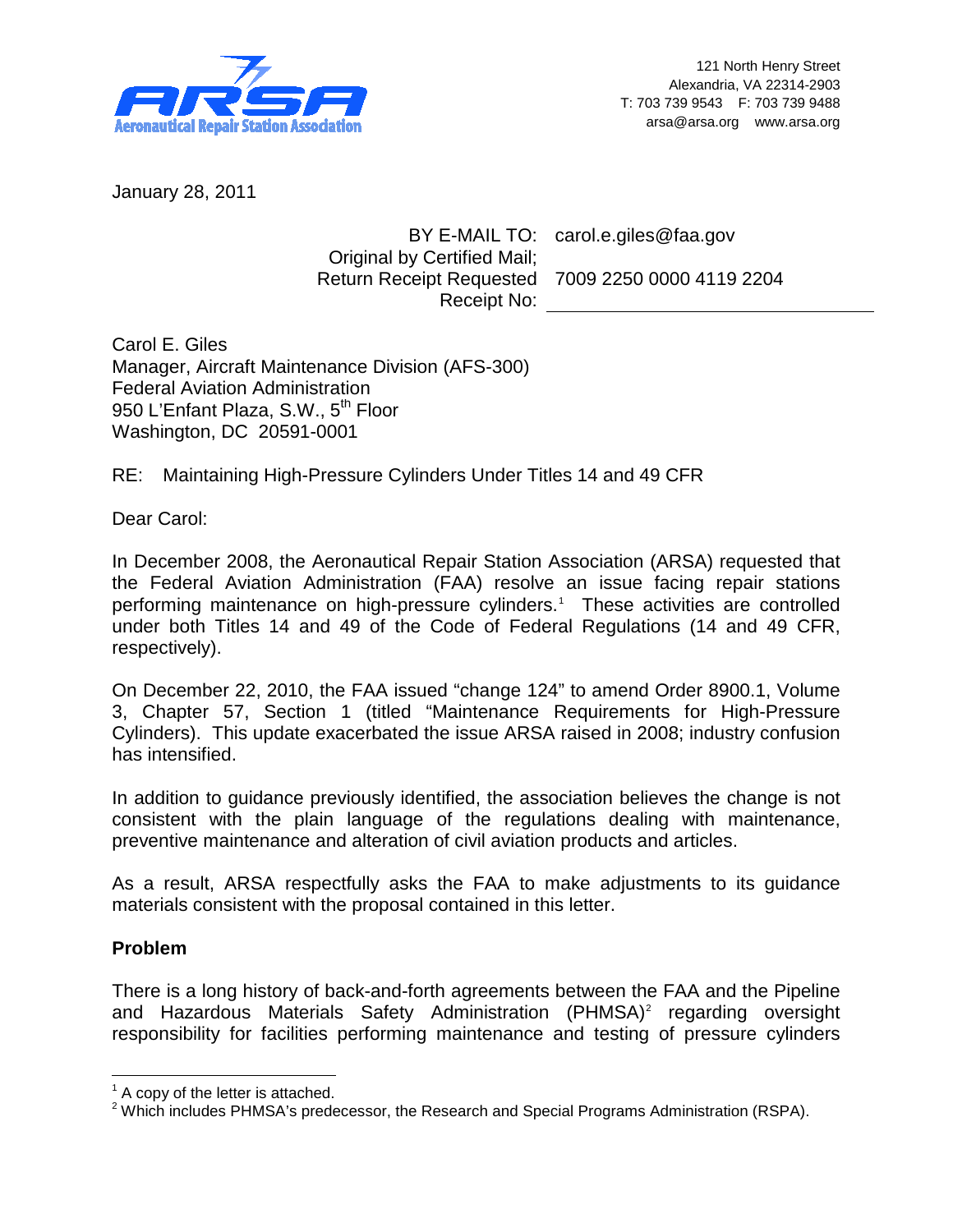Ms. Carol E. Giles January 28, 2011 Page 2

RE: Maintaining High-Pressure Cylinders Under Titles 14 and 49 CFR

(see Notice 8000.357). [3](#page-0-2) Presently, the agreement provides that PHMSA is solely responsible for oversight of such facilities and, therefore, the FAA will no longer issue ratings for hydrostatic testing of pressure cylinders (see Order 8900.1, Volume 2, Chapter 11, Section 1).

The apparent rationale is that procedures for certifying facilities and maintaining cylinders are entirely contained within [4](#page-1-0)9  $CFR<sup>4</sup>$  and, consequently, PHMSA has sole jurisdiction and the FAA cannot be involved. That basis, however, fails to account for the fact that, following maintenance, the cylinders at issue *are* installed on aircraft.

A cylinder removed from an aircraft must be maintained in accordance with all pertinent requirements, which includes 14 CFR part 43. As required in that part, persons performing maintenance, preventive maintenance and alterations on articles installed on type certificated aircraft with a U.S. airworthiness certificate must have appropriate authority (see 14 CFR § 43.3).

A repair station is authorized to perform maintenance, preventive maintenance and alterations (14 CFR § 43.3(e)), but it cannot operate in violation of its certificate, rating or operations specifications (14 CFR § 145.5).

That means – under the present framework – a repair station authorized by PHMSA violates 14 CFR parts 43 and 145 when it performs maintenance on a cylinder destined for installation on an aircraft with a U.S. airworthiness certificate. Such maintenance cannot be performed solely under 49 CFR, as there is no exemption from 14 CFR part 43 in 49 CFR.

In other words, although 49 CFR controls who may perform the work and how a pressure cylinder is maintained (including inspection and test), it is not allencompassing. Since maintenance is performed on an article that will be installed on an aircraft, the work cannot be done outside 14 CFR part 43.

Even if the expertise for determining the proper persons and methods for maintaining pressure cylinders resides in PHMSA, it does not eliminate the requirement for a repair station to be properly certificated under 14 CFR part 145 to perform the work.

 <sup>3</sup> Notice 8000.357, effective March 16, 2007, was cancelled on March 16, 2008.

<span id="page-1-0"></span><sup>&</sup>lt;sup>4</sup> Pressure cylinders used in a variety of aircraft applications, including supplemental oxygen, fire extinguishers and escape door slide air cylinders, are classified as hazardous materials (see 49 CFR §§ 105.5 and 172.101). Persons must obtain approval from PHMSA to inspect, test, certify, repair or rebuild (i.e., maintain or rebuild) such cylinders (49 CFR § 107.805). The methods contained in 49 CFR §§ 180.205, 180.211 and 180.212 (Qualification, Maintenance and Use of Cylinders) must be followed to ensure cylinders are properly inspected, tested and approved for continued use.